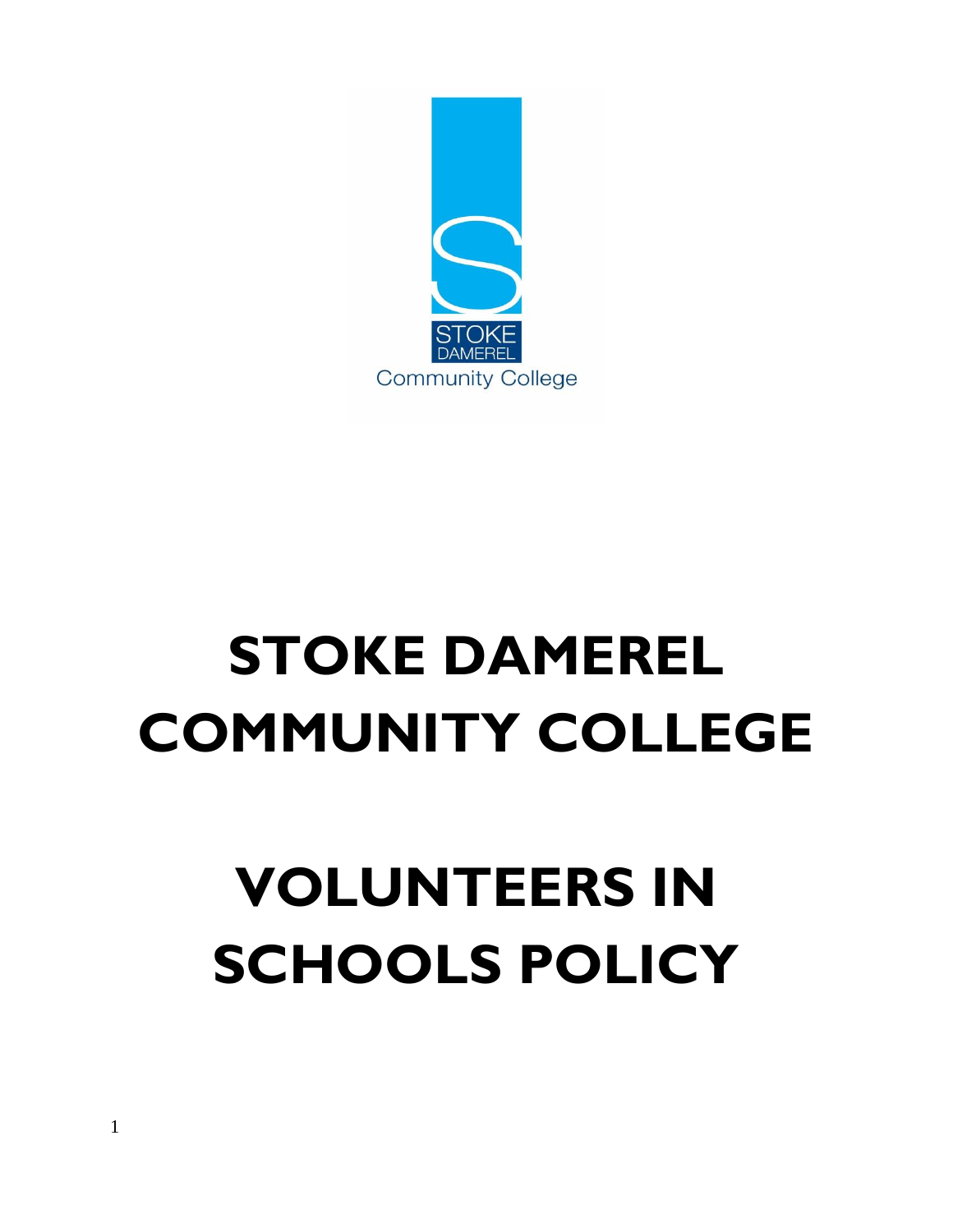## **1. Introduction**

- 1.1. The value of well-deployed volunteers in Schools is now widely recognised. At Stoke Damerel Community College volunteers are a welcome resource for helping to raise pupil achievement, complementing the work of teachers and support staff. The Principal and Local Governing Body have no doubt that the School will benefit greatly from developing well-planned, active parental and community links through participation by adults in the activities of the College on a voluntary basis. It should be emphasised that the role of volunteers in Colleges provides for the enrichment of the pupil's learning experiences, but must not encroach on or restrict professional teaching duties.
- 1.2. The deployment of any volunteer, whether for one day or for a number of sessions over a longer period, must be managed with care; in particular taking account of the needs of the pupils and the staff to whom they are assigned.
- 1.3. The Principal and Governors are mindful of deploying volunteers appropriately. Volunteers should not be asked to replace paid staff or be given responsibility within the School that would normally be associated with paid employees.

#### **2. Policy**

- 2.1. The Governing Body of Stoke Damerel Community College intends that this policy gives a clear statement on the engagement and deployment of volunteers and that this document be included in the staff handbook for the information of everyone.
- 2.2. This policy document should be read in conjunction with the Safeguarding Children and Disclosure & Barring Service (DBS) Policies.
- 2.3. The policy will be reviewed regularly by the Governing Body and be revised in response to changing legislation, guidance or practice as necessary.

# **3. Deployment**

- 3.1. Volunteers should not be asked to carry out duties which:
	- a.) fall normally within a teacher's responsibility under loco parentis
	- b.) fall normally within the job description of a teacher or member of support staff, ie they must not be asked to cover the absence of staff from College
	- c. would normally be performed by a contractor engaged by the College
	- d. require them to have unsupervised access to children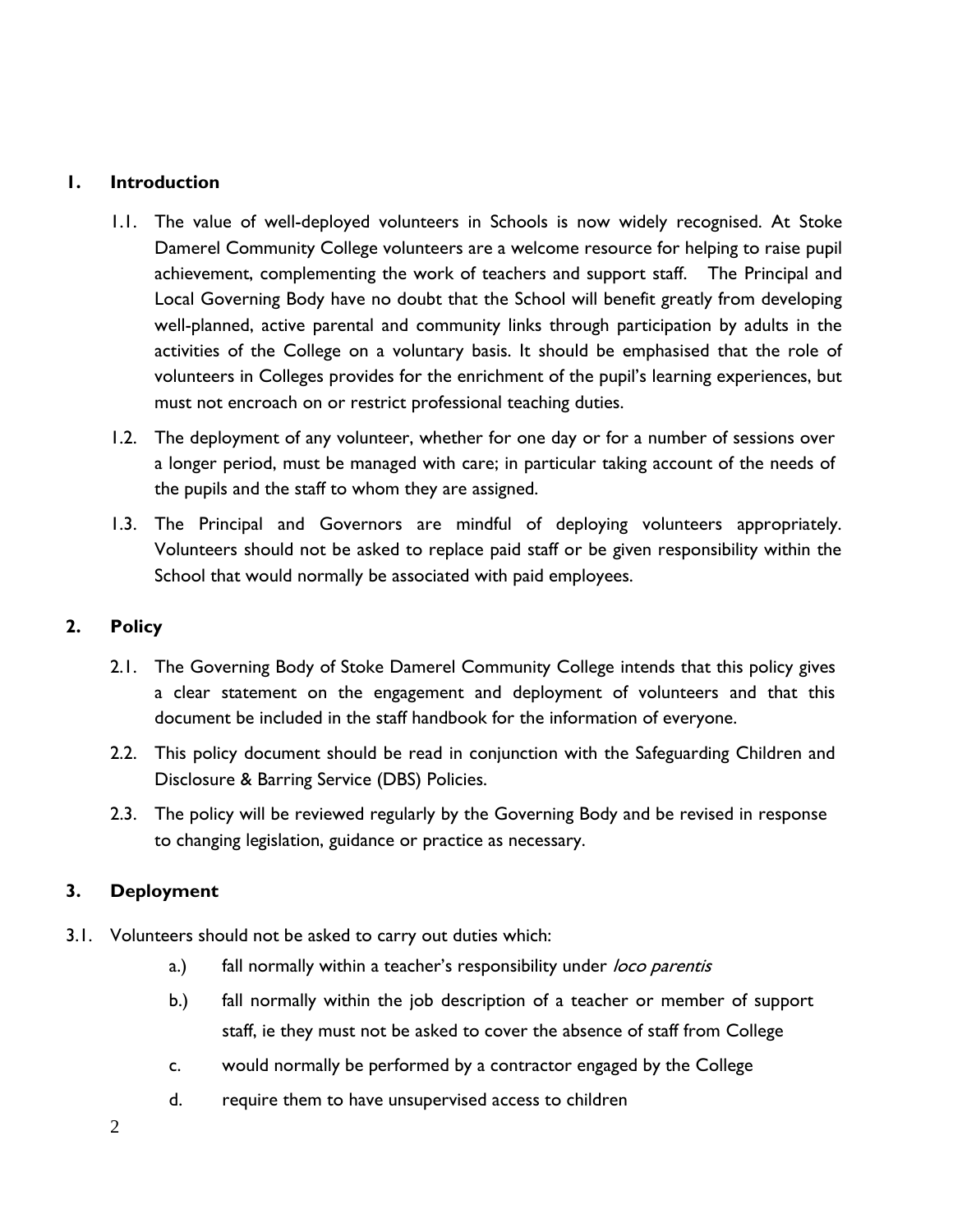- e. it should be noted that the Class Teacher remains responsible for the organisation of the class and methods of work
- f. expose them to dangerous or hazardous substances or situations.
- 3.2. During a visit to the College each volunteer should be designated to a specific member of staff to whom he or she will be directly responsible. Whilst there should be no significant addition to the workload of the staff member taking responsibility for the volunteer, it would be expected that time is taken to ensure the volunteer is adequately inducted into the role and that there is mutual agreement and understanding. This additional responsibility is not compulsory for staff and should only be delegated with the agreement of the employee concerned. It is however essential that the volunteer is clear as to which member of staff has this responsibility.
- 3.3. All volunteers need to be made to feel welcome. It is important that the parameters of their role within the College are clearly defined from the outset in order to avoid the possibility of misunderstanding.
- 3.4. The Governing Body requires the use of volunteer application forms. All successful applicants will be required to sign that they have read, understood and will observe this policy, and will complete a DBS disclosure form (where necessary) and/or a Staff Declaration Form. Volunteers will also need to read and sign part 1 of Keeping Children safe in Education. This will then be recorded.
- 3.5. It is important to match the talents and skills of volunteers to the needs of the College. Volunteers who do not feel valued will not stay.
- 3.6. Where a volunteer's particular skills or knowledge do not match the current needs of the College, the offer of help should be declined.

# **4. College Regulations and Other Information**

- 4.1. In fairness to all concerned, volunteers must be made aware of the rules governing behaviour at the College; the key 'dos' and 'don'ts' for children and adults. This should include procedures designed to avoid hazards or risks associated with the tasks that they are being asked to carry out and, importantly, details of first aid and emergency arrangements such as procedures to follow in case of fire. Volunteers will be given a booklet explaining College procedures ie safeguarding, fire drills etc.
- 4.2. As part of their induction to life at the College, volunteers should also be provided with basic information such as a plan or the site and details of those facilities available to them eg staff room, toilets etc.

If the staffroom is not available to volunteers for relaxation then an alternative room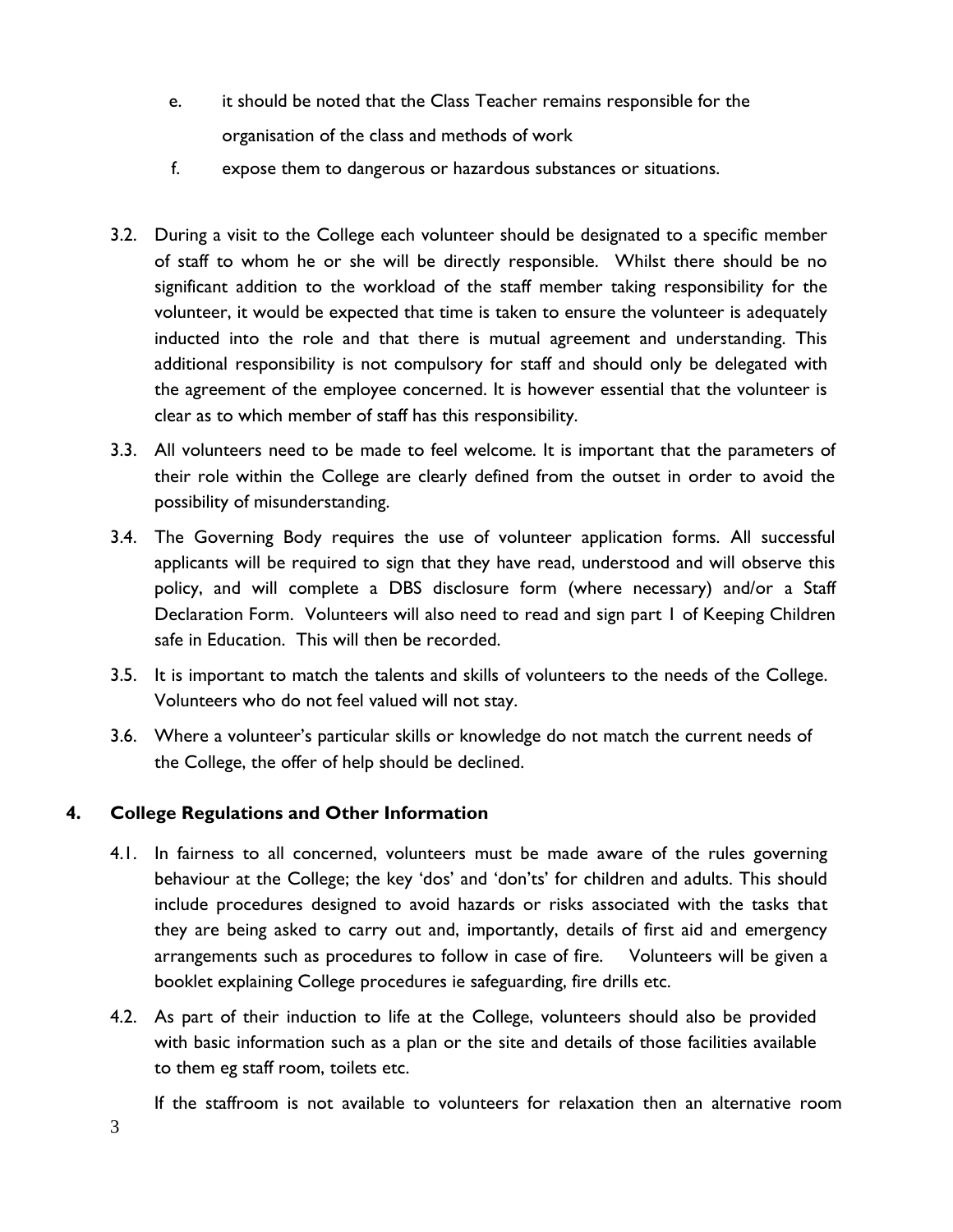needs to be made available for all the volunteers. Volunteers should not use the children's toilets.

- 4.3. It is important that volunteers are made aware of the following procedures:
	- ∙ expectations with regard to confidentiality;
	- ∙ the College's Data Protection Policy especially access to information related to pupils and/or staff;
	- ∙ expected level of behaviour and an awareness of Professional Codes of Conduct;
	- ∙ the College's Equality & Diversity Policy especially focussing on issues relating to discrimination and the use of appropriate language;
	- ∙ the College's Complaints procedure;
	- ∙ the College's Disciplinary procedures.

#### **5. Child Protection/Safeguarding**

5.1. The law requires check to be made on anyone with responsibility in a College which can give them regular unsupervised access to pupils under the age of 19. In 2002, the Bichard Inquiry was commissioned and its recommendations led to the Safeguarding Vulnerable Groups Act 2006, which recognised the need for a single agency to vet all individuals who want to work or volunteer with vulnerable people. The Disclosure and Barring Service will carry out relevant checks to support safer recruitment of staff, including volunteers to work with our young people.

This now includes volunteers who regularly help:

- In the classroom
- In extracurricular activities
- Supervise pupils on College organised holidays or residential visits

Volunteers who fall into the above categories are required to complete a DBS Application Form which will be checked against the Barring List and the Secretary of State's Prohibition List.

Volunteers that have access which is ongoing, substantial and unsupervised, also fall under this category.

5.2. These regulations do not apply to volunteers such as those who help organise or run fetes or may assist the College activities on an irregular basis or adhoc basis but should apply to volunteers that drive children in cars or minibuses. However, if the Principal is unclear about the position in respect of a volunteer, further advice is available from the LA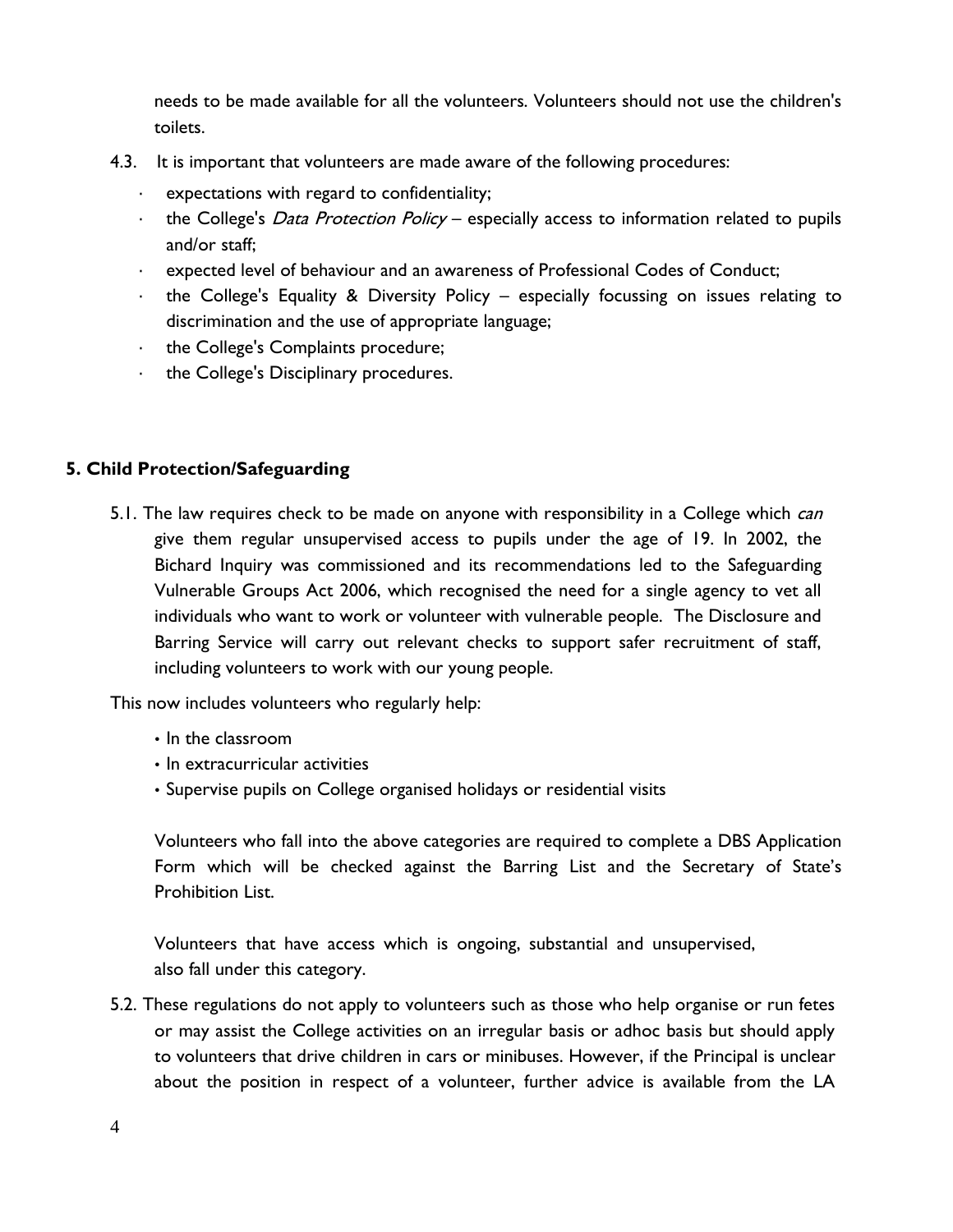Safeguarding Business Manager (LADO).

- 5.3. Volunteers are also seen by pupils as safe and trustworthy adults, and if the College is actively seeking volunteers and is considering candidates about whom it has little or no recent knowledge, it should adopt the same recruitment measures as it would for paid staff. In other circumstances, for example where the College approaches a parent who is well known to the College to take a particular role, a streamlined procedure can be adopted; seeking references, checking to ensure others in the College community know of no concerns and can make a positive recommendation, conducting an informal interview to gauge the person's aptitude and suitability, and undertaking a DBS disclosure. In other circumstances, eg where a volunteer's roles will be one off, such as accompanying teachers and pupils on a day outing or helping at a concert or College fete, those kind of measures would be unnecessary provided that the person is not to be left alone and unsupervised in charge of children. Where volunteers recruited by another organisation work in a College, eg sports coaches from a local club, the College should obtain written assurance from that organisation that the person has be properly vetted.
- 5.4. Whilst having limited direct contact with children in their role, the Local Governing Body have directed that all governors should be DBS checked (Agreed 29th March 2007).

# 5.5. **IMPORTANT: It is the Principal's responsibility to ensure that volunteers do not have unsupervised access to children.**

- 5.6. 1The Principal should take all reasonable steps to confirm the identity of the person volunteering. It is recommended that the HR department view, and take a copy of, at least two original documents. At least one document must show a current address and at least one document must show the volunteers date of birth.
	- ∙ Birth Certificate plus Marriage Certificate or Copy of Deed Poll or License if their name as changed;
	- ∙ Passport;
	- ∙ Driver's License (A photo card is only valid if the individual presents it with the counterpart license)

A full list of acceptable Valid Identity Documents can be found on the leaflet, 'An Applicants Guide to Completing the DBS Application Form' or alternatively visit the website, <https://www.gov.uk/government/organisations/disclosure-and-barring-service>

5.7. As part of the Keeping Children Safe in Education guidance, the School will undertake safer

<sup>&</sup>lt;sup>1</sup> Keeping Children Safe in Education Part 3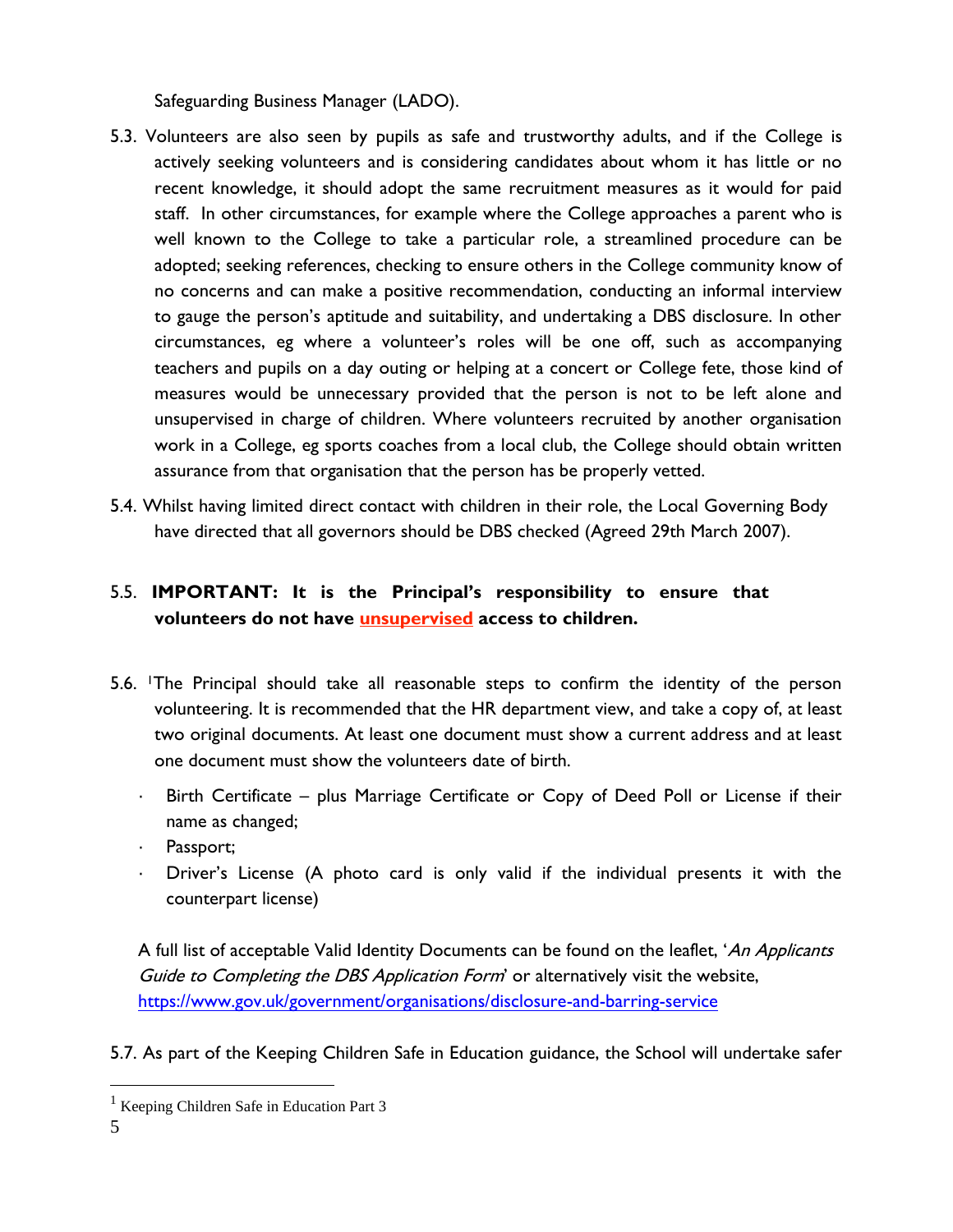recruitment training. This will provide valuable information on a safer College culture and advice and guidance to strengthen safeguards against employing unsuitable people in Colleges. The training will help Colleges demonstrate that they have effective recruitment and selection processes in place that ensure learners are both well taught and protected. Further information on this can be found at:

[http://www.ncsl.org.uk/managing\\_your\\_College/safer-recruitment/index.cfm](http://www.ncsl.org.uk/managing_your_school/safer-recruitment/index.cfm) 

5.8. The Independent Safeguarding Authority vetting service is a tool to help recruitment take place safely but it does not replace correct recruitment processes.

#### **6. Insurance**

- 6.1. Volunteers should be informed about the extent of the insurance cover available. Whilst volunteering for the College they are covered by the College for third party liability only and the limitations of this insurance should be explained carefully to volunteers. They may wish to make their own arrangements for insuring against theft, personal injury or damage to their own property.
- 6.2. Volunteers using their own car to transport children other than their own children to College events, (sport, music etc) should be made aware of the College's policy and advised to check with their car insurance company to ensure that they do not contravene their insurance policy conditions.
- 6.3. The College should carefully consider all aspects of insurance and safety before deploying volunteers to drive a minibus. All parties should be made fully aware of the regulations and drivers should be offered appropriate training and instruction before taking children on journeys in such vehicles.

#### **7. Allowances**

- 7.1. Although there is no obligation to make financial reimbursement to volunteers, it would be appropriate to consider paying out-of-pocket expenses connected with the tasks they undertake for the College. If College funds will not allow a policy of general reimbursement, consideration could be given to such payments in exceptional circumstances.
- 7.2. State benefits claimed by volunteers can be affected by voluntary work. Schools are strongly advised to refer volunteers to the leaflet from DWP "A guide to volunteering while on benefits" [\(http://www.volunteering.org.uk/NR/ rdonlyres/D1C7064B-561C-](http://www.volunteering.org.uk/NR/rdonlyres/D1C7064B-561C-4057-84ED-77AF8CEEDA93/VG12006.pdf)[4057-84ED-77AF8CEEDA93/VG12006.pdf\)](http://www.volunteering.org.uk/NR/rdonlyres/D1C7064B-561C-4057-84ED-77AF8CEEDA93/VG12006.pdf) and discuss any voluntary work with their Personnel Advisor to see how this may affect any possible benefits if they are in any doubt about work they may undertake voluntarily.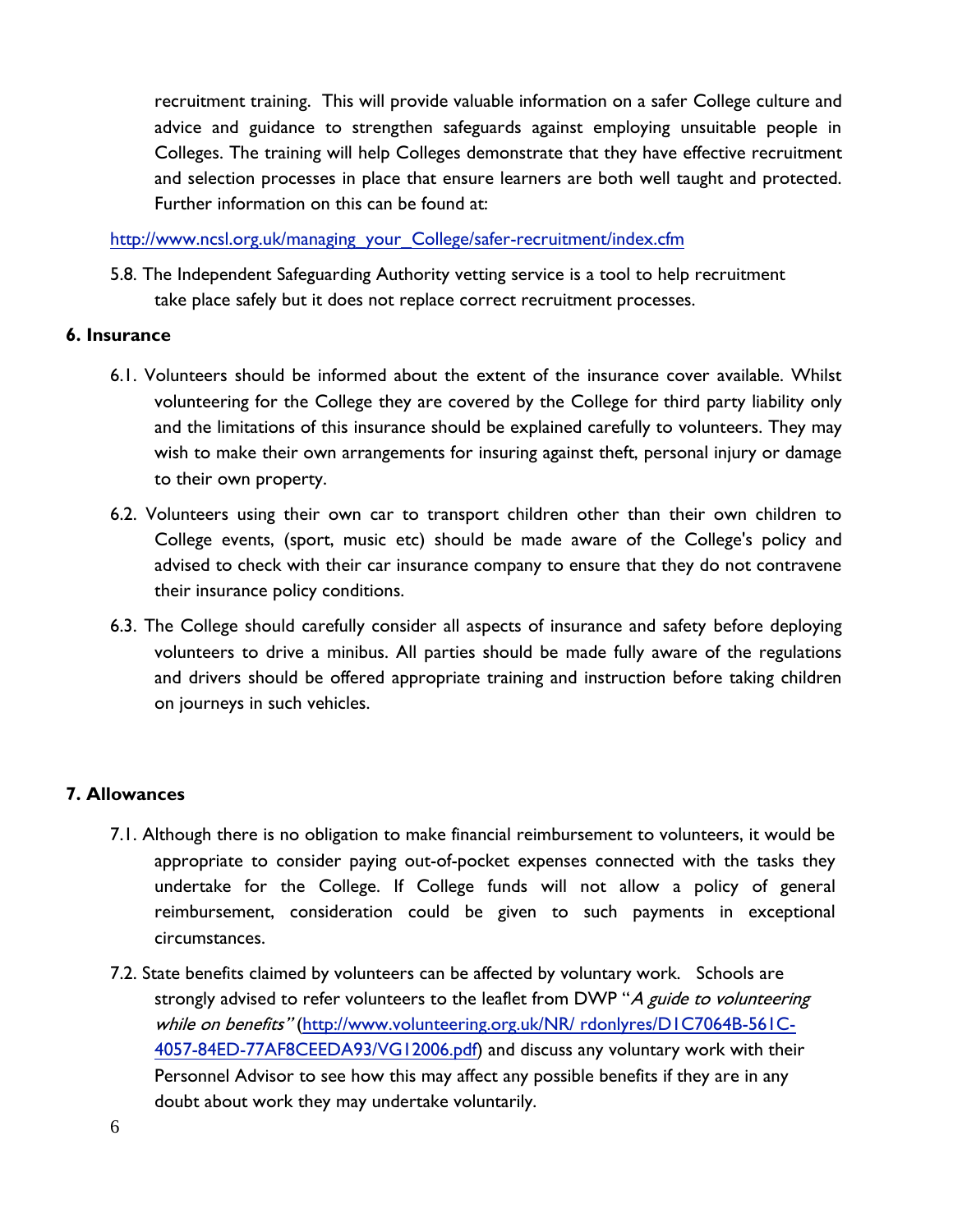The main points for consideration are that volunteers should remain available for work if claiming unemployment benefits and that disabled volunteers should not undertake voluntary work of a nature similar to that for which they are receiving disability benefit.